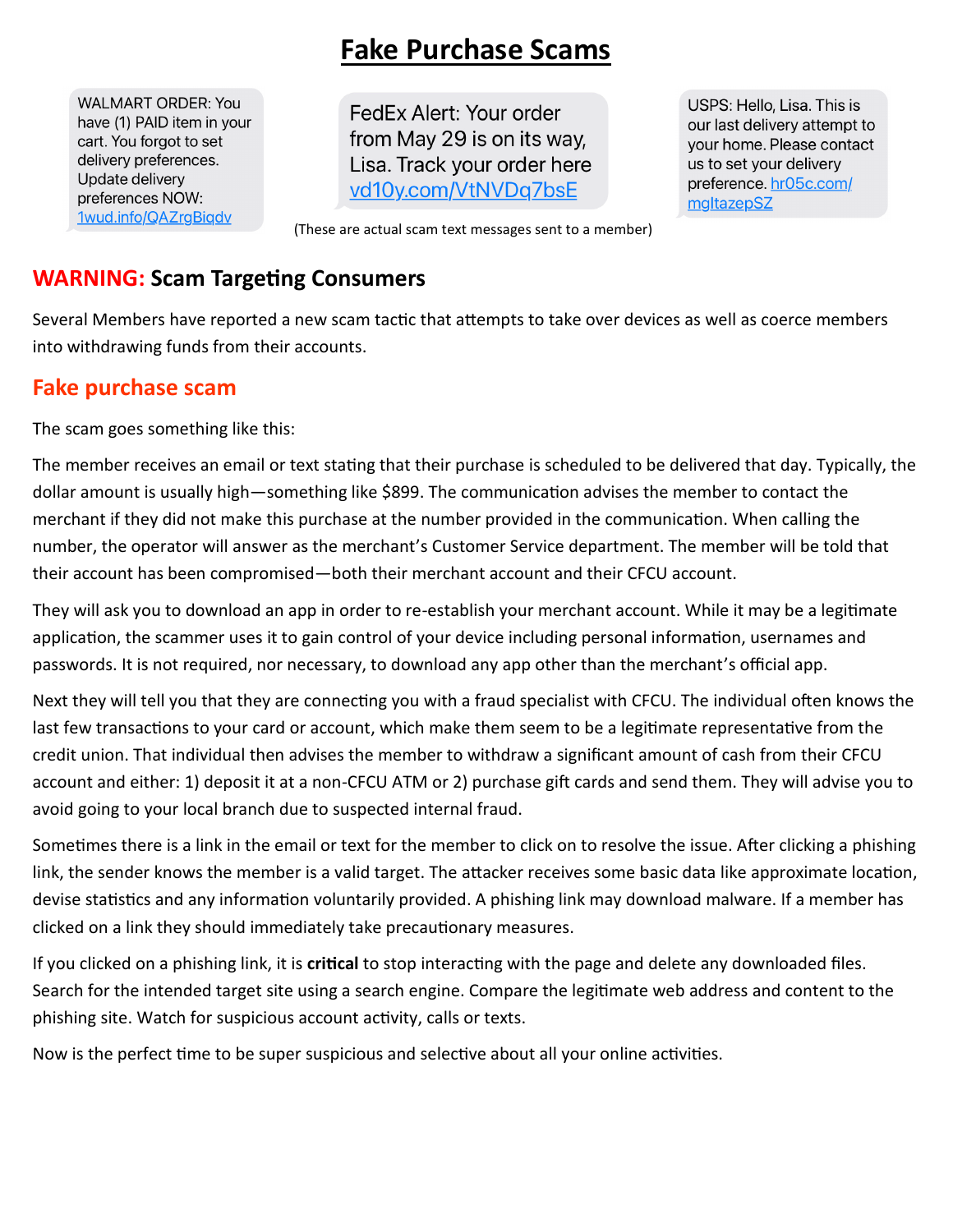# **Can my smartphone be hacked by clicking on a phishing link?**

A smartphone can be hacked by clicking a link found in an email, text message, or software. Tapping or opening a phishing link can expose users to automatically downloaded malware. Sometimes, the malicious link may redirect a user to a website or application controlled by hackers designed to collect user information or infect a mobile phone.

A cybercriminal doesn't need to obtain your smartphone to infect it with malware. If your phone is connected to the internet, hackers can infiltrate your device through phishing links. Sometimes, the messages can seemingly come from legitimate companies or reputable organizations as a notice about their services or apps. Clicking or tapping on these phishing links can open a pathway into your smartphone.

# **Can you identify the 5 suspicious parts that should set off alarms?**



- 1. **Hook:** Many people would be worried about losing \$300 unexpectedly.
- 2. **Curiosity:** The text doesn't say who the user is, but the transaction was approved.
- 3. **Urgency:** "Venmo" wants the member to review the "transaction" (picture me using air quotes) for any problems. The attacker legitimized the message by using the correct support email and phone.
- 4. **Copy-Cat Link:** The link has the word Venmo, but it's clearly not help.venmo.com (the correct URL).
- 5. **Bad Formatting:** Companies the size of Venmo ensure their notifications are well-formatted.
	- a. The grammar is incorrect.
	- b. The toll-free phone number has the dash in the incorrect place, not following the formatting of US or Canadian telephone numbers.
	- c. There are odd spaces before the commas and colons.

It is also possible that the text message originates from an out-of-service or disconnected phone number, making it unwise to call it.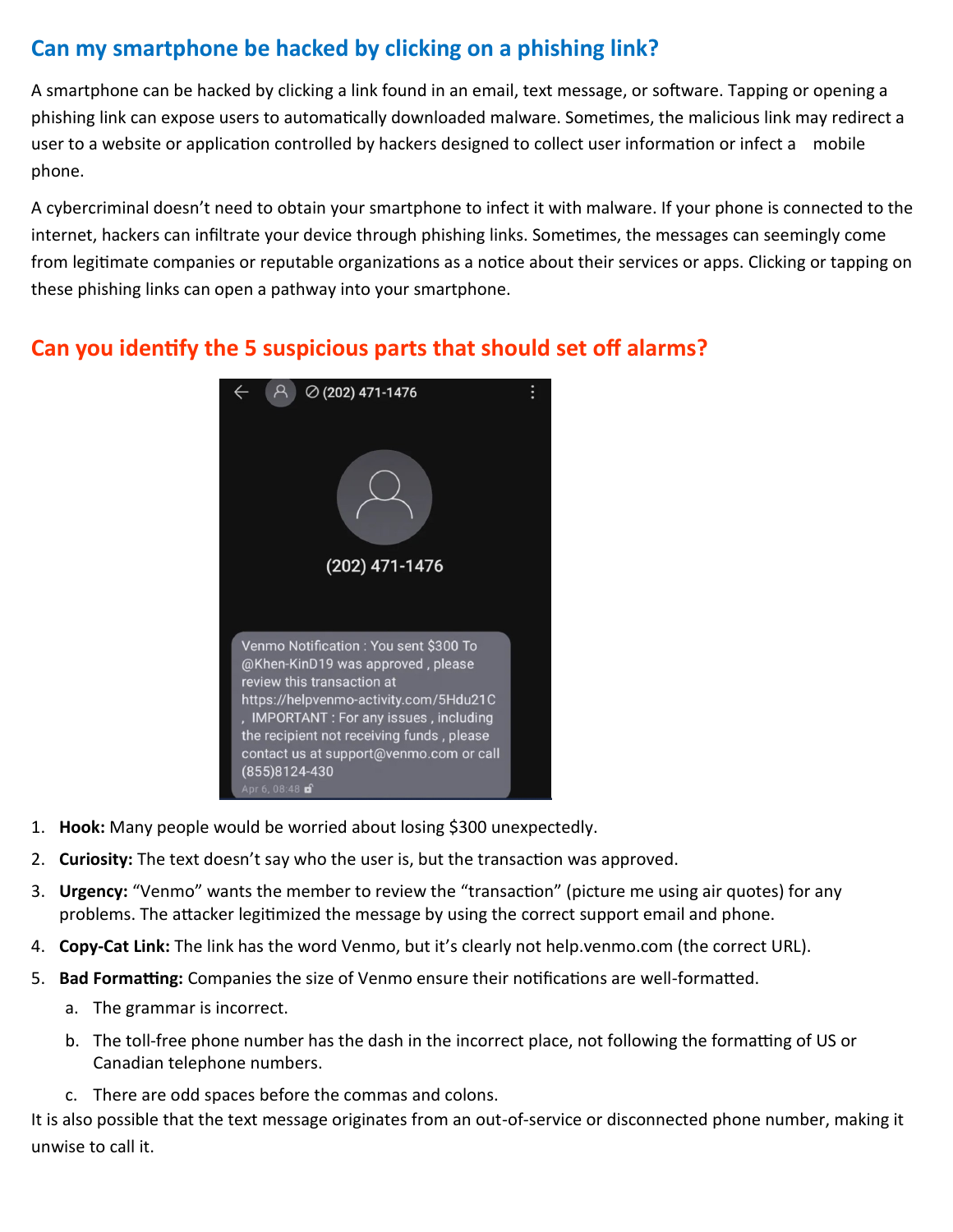## **Signs this is a scam**

#### **Unsolicited communications**

Have you signed up for text or email alerts for purchases from this merchant?

#### **Transferring your call to your financial institution**

Merchants do not have direct connection to your financial institution. If they tell you they can transfer your call to your financial institution, it is likely a scam.

#### **Directing you to download an app**

If they advise you to download any app other than their primary store app, it is likely a scam.

#### **Asking you to withdraw funds**

If you are asked to withdraw cash and deposit it to another financial institution or purchase gift cards, it is absolutely a scam.

#### **Telling you to avoid branch employees**

If they tell you to avoid local credit union employees, it is a scam.

## **What to do if you get a suspicious text or email**

#### **Check your merchant account**

Log in to your merchant account **directly** from your mobile app or the store's website. Don't rely on links in texts or emails which can be faked.

Review your order history to see if there is an authorized purchase. If there is, contact the merchant directly at their official customer service phone number, email, or chat.

#### **Check your credit and debit card history**

Log in to your financial institution account(s) to check for unauthorized charges. If you have an unauthorized charge contact your financial institution by phone or chat to dispute the charges.

### **Steps to protect your accounts**

#### **Never download unfamiliar applications**

Always download apps from your device's app store or directly from the merchant's site.

### **Never call the number provided in the text or email**

Look up the merchant's number and dial it directly to ensure you are being connected to the merchant and not a scammer. Always contact Cheney Federal Credit Union personally. We'll be happy to review the scenario with you to identify and resolve fraudulent activity.

### **Set Alerts on the merchant's site**

Set alerts on the merchant's site so you know when purchases are made. This can also help you become familiar with what a legitimate notice from the merchant looks like (though scammers can often replicate them well).

### **Guard your card**

Enroll in Cheney Federal Credit Union's eAlerts! You can learn more at [CFCU Convenience : Cheney Federal](https://cheneyfcu.com/for-your-convenience/)  [Credit Union \(cheneyfcu.com\)](https://cheneyfcu.com/for-your-convenience/) ; cheneyfcu.com/for-your-convenience/